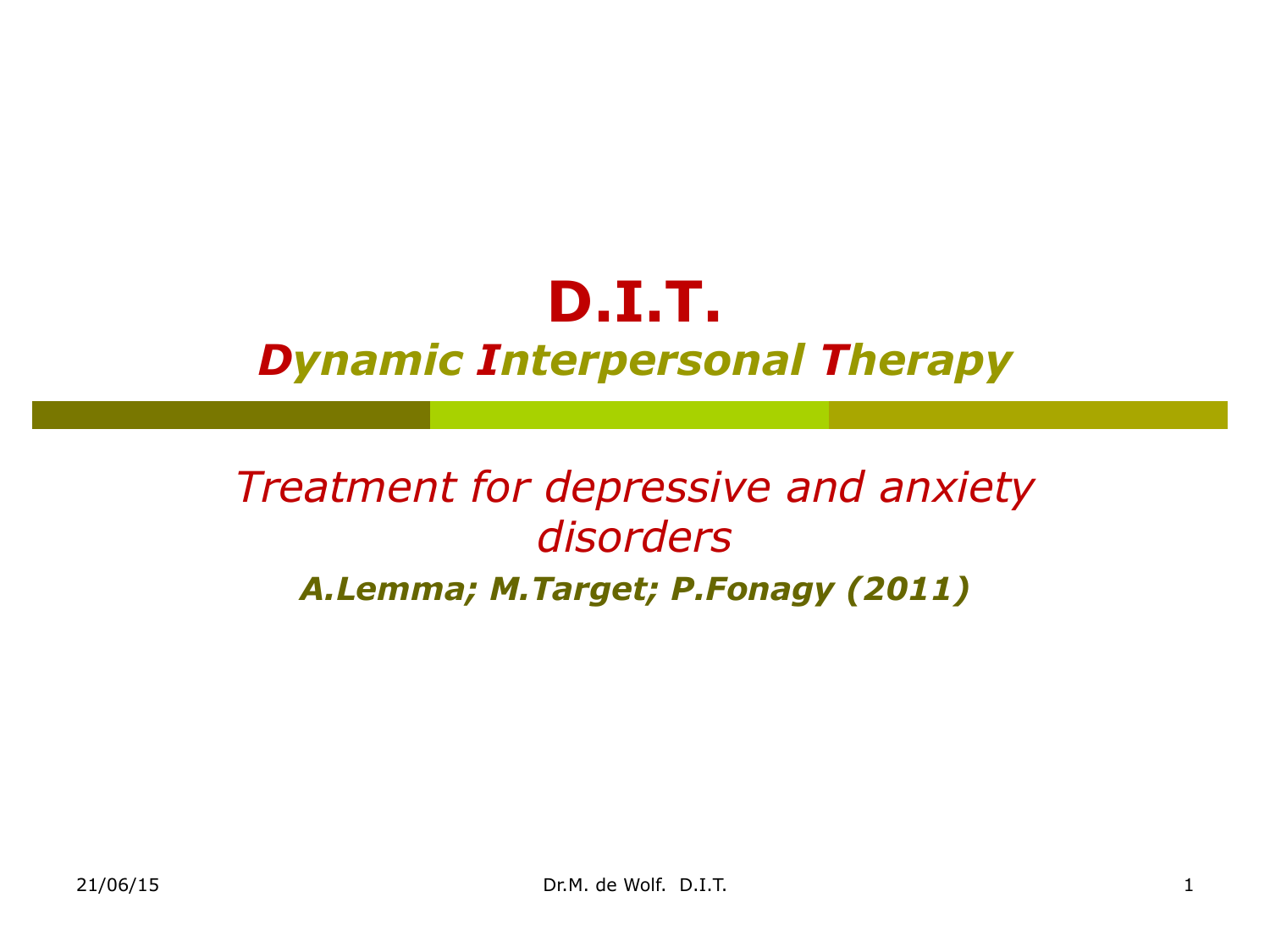- p Short Term: 16 sessions
- p Object relational
- p Mentalisation Based
- p Attachment Theory
- p Dynamic:
	- $\triangleright$  Focusing on the interplay between the external and internal reality
	- $\triangleright$  Related to problematic relational patterns
	- $\triangleright$  Focusing upon the nonconscious
- p Interpersonal Psychoanalysis:
	- $\triangleright$  Focusing upon patients relationships: internal and external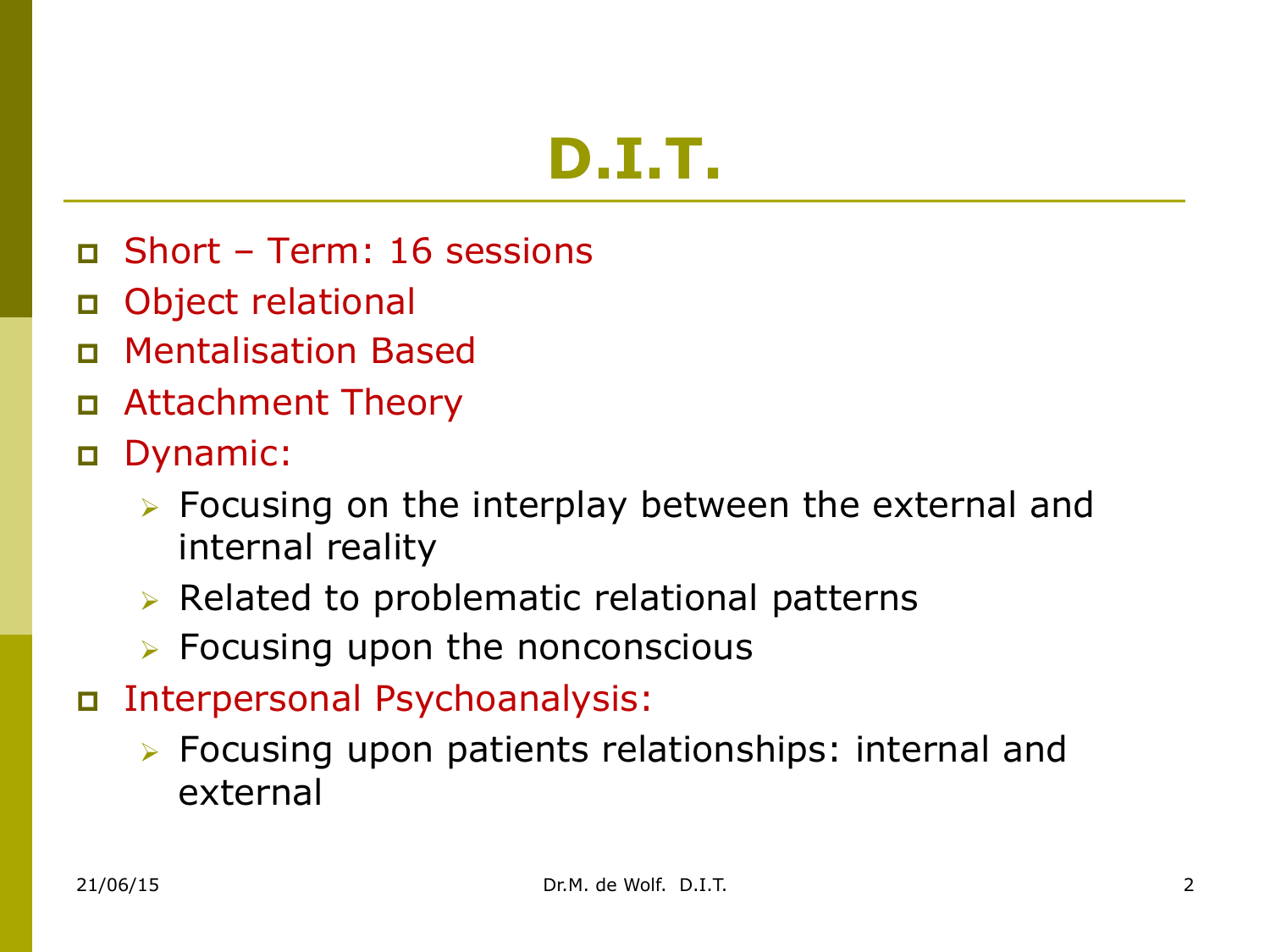# **DIT: principles**

- 1. The impact of childhood experiences on adult functioning, attachment and internalization of early relationships
- 2. Internal and external forces that shape the mind.They form the perception of ourselves in relationships with others
- 3. The existence of an unconscious realm of experience that is a motivating force
- 4. The functioning of unconscious projective and introjective processes that underpin the subjective experience of relationships
- 5. The ubiquity of the transference, by which patients responds to others, including the therapist, according to developmental models that have not been updated or challenged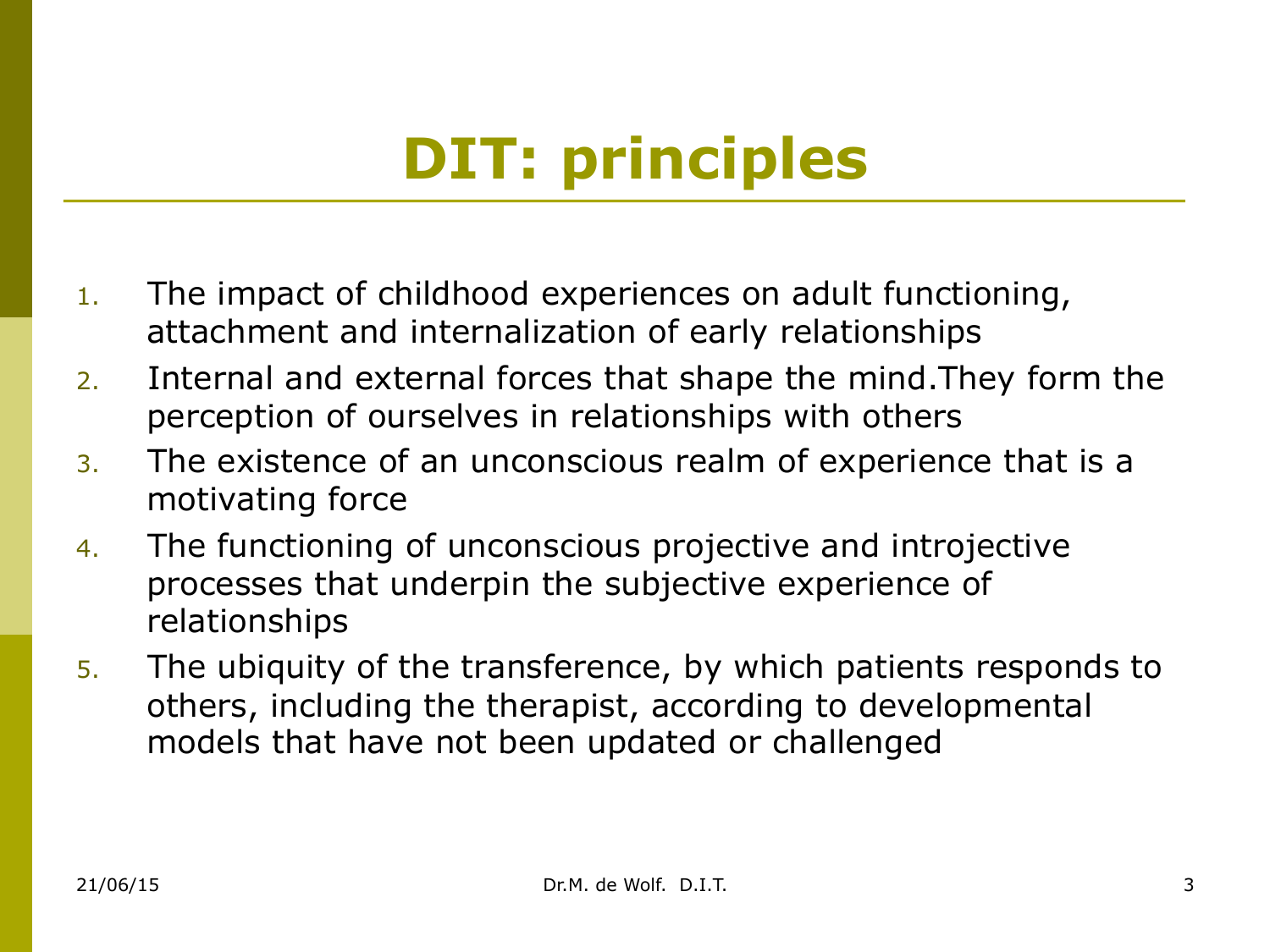- p Symptoms of anxiety or depression are seen as a reaction on interpersonal problems or threats in the attachment relations of the patient.
	- $\triangleright$  Losses
	- $\triangleright$  Separations

#### p DIT is focusing on the influences upon:

- $\triangleright$  Self esteem
- $\triangleright$  Guilt feelings
- $\triangleright$  The conviction of being a failure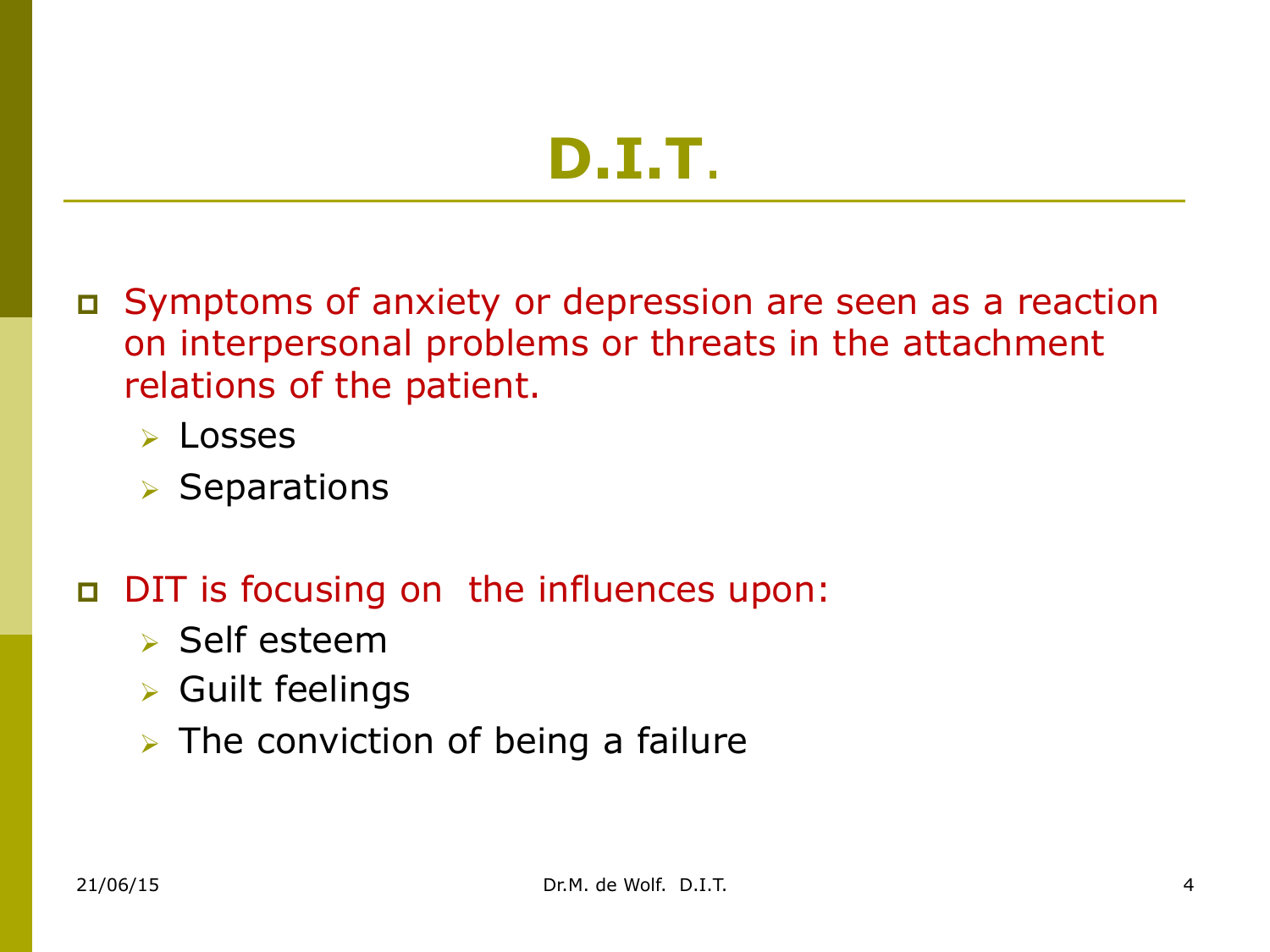# **Development**

- p **Blatt** (2008): depression
- p Development is not lineair but it is a dialectical or circulair process in which different lines are exploring and influencing each other
	- $\triangleright$  Autonomy or selfdefinition
	- $\triangleright$  Relatedness
	- $\triangleright$  Self and Object Differentiation
- p Self esteem and the perception of the other are interrelated
- It is about identity and reciprocal interpersonal relationships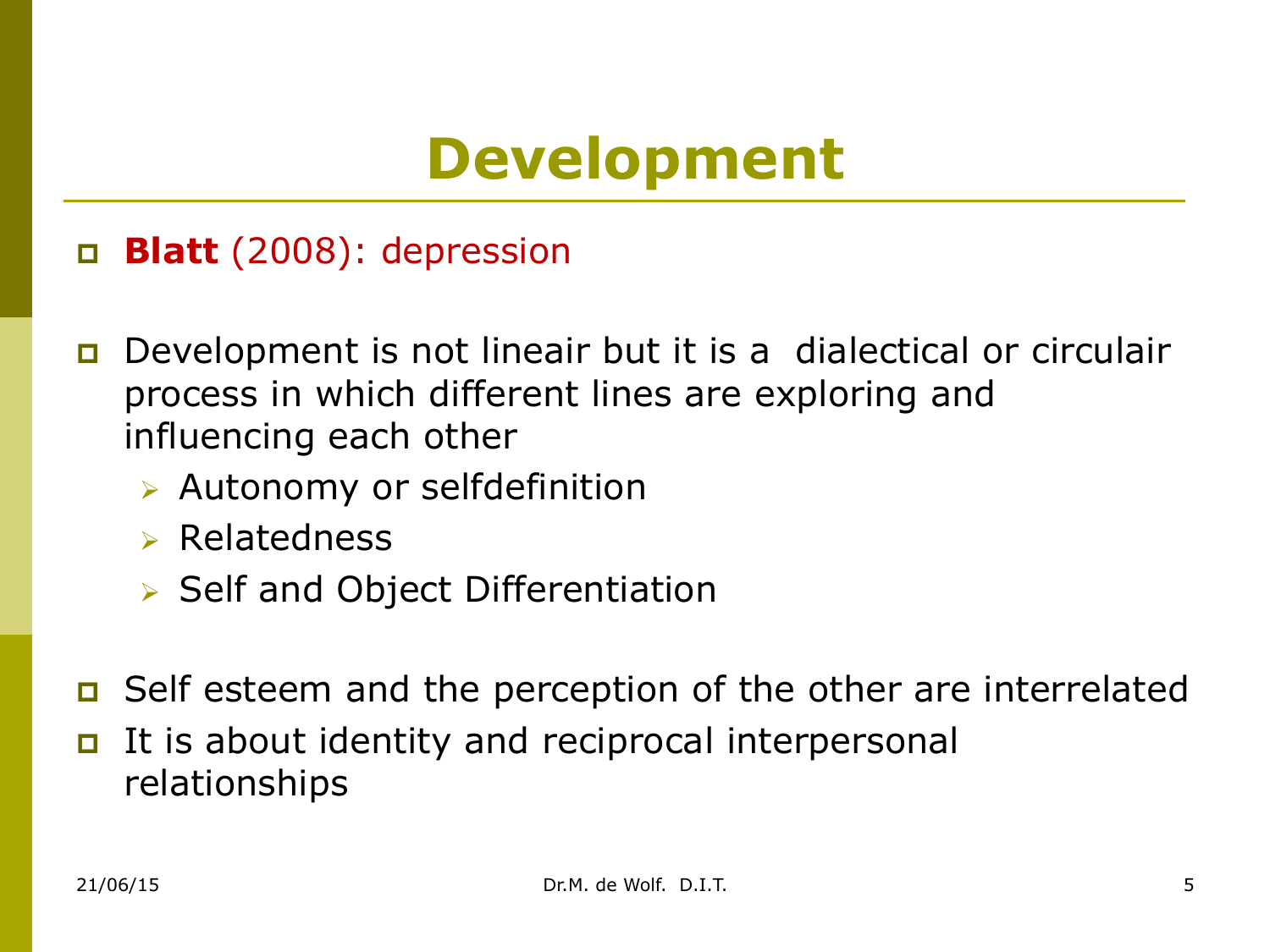## **Depression**

- p Depressive patients are developing interpersonal scripts which are provoking rejection by others in case of conflicts
- p Patients with interpersonal conflicts can profit from short term treatment focusing upon interpersonal issues

p **Introjective depression:** maximising autonomy p **Anaclytical depression:** maximising relatedness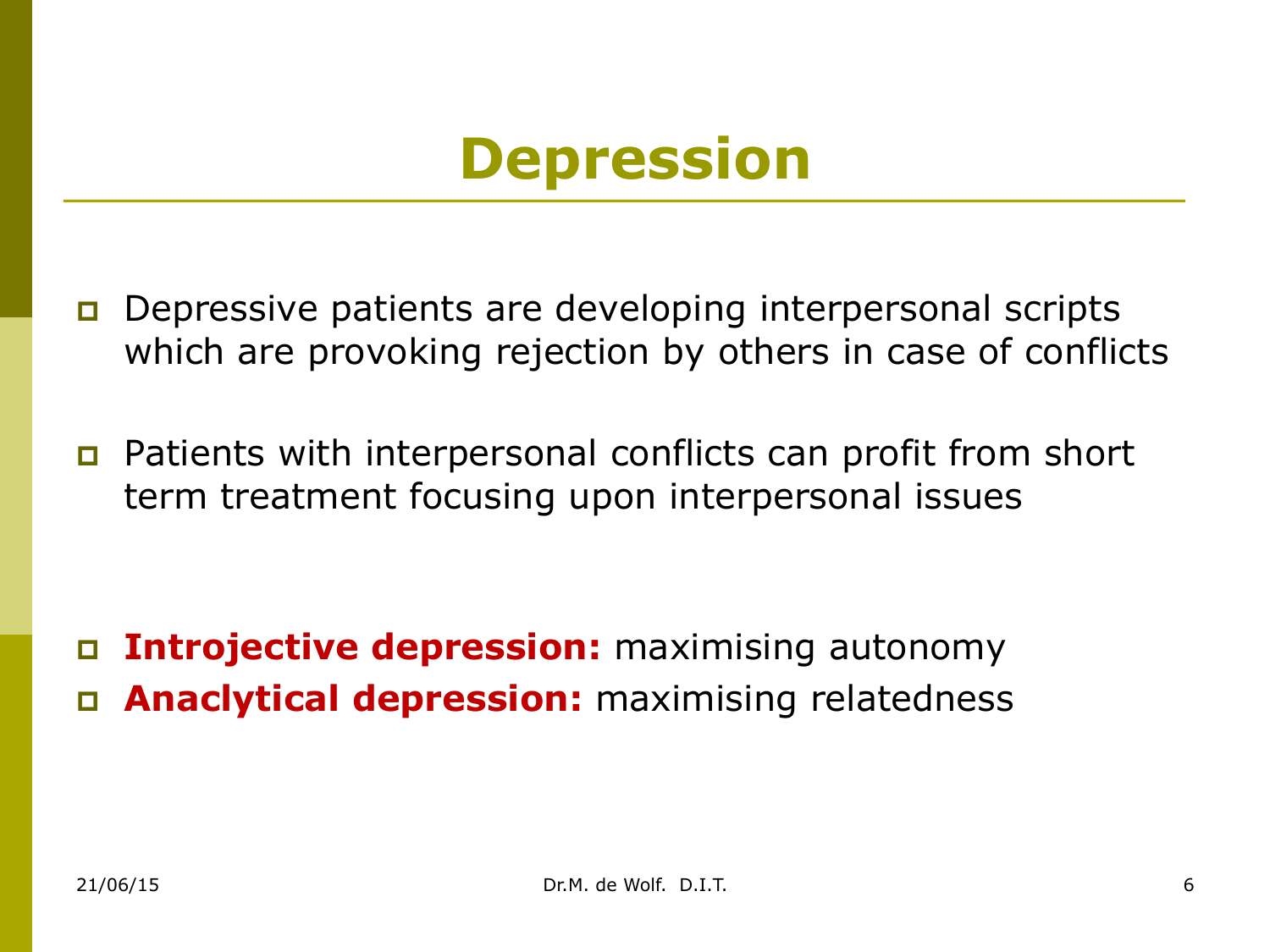#### **1 attachment theory**

- p The importance of security and the availability of a secure attachment object
- p The importance of the internalization of interpersonal relationships  $\rightarrow$  the formation of Inner Working Models
- p IWM's are developing upon the expectations built through experiences
- p Safe attachment behavior
- p Organized Unsafe attachment behavior
	- $\triangleright$  Avoidant
	- $\triangleright$  Preoccupied
- p Disorganized attachment behavior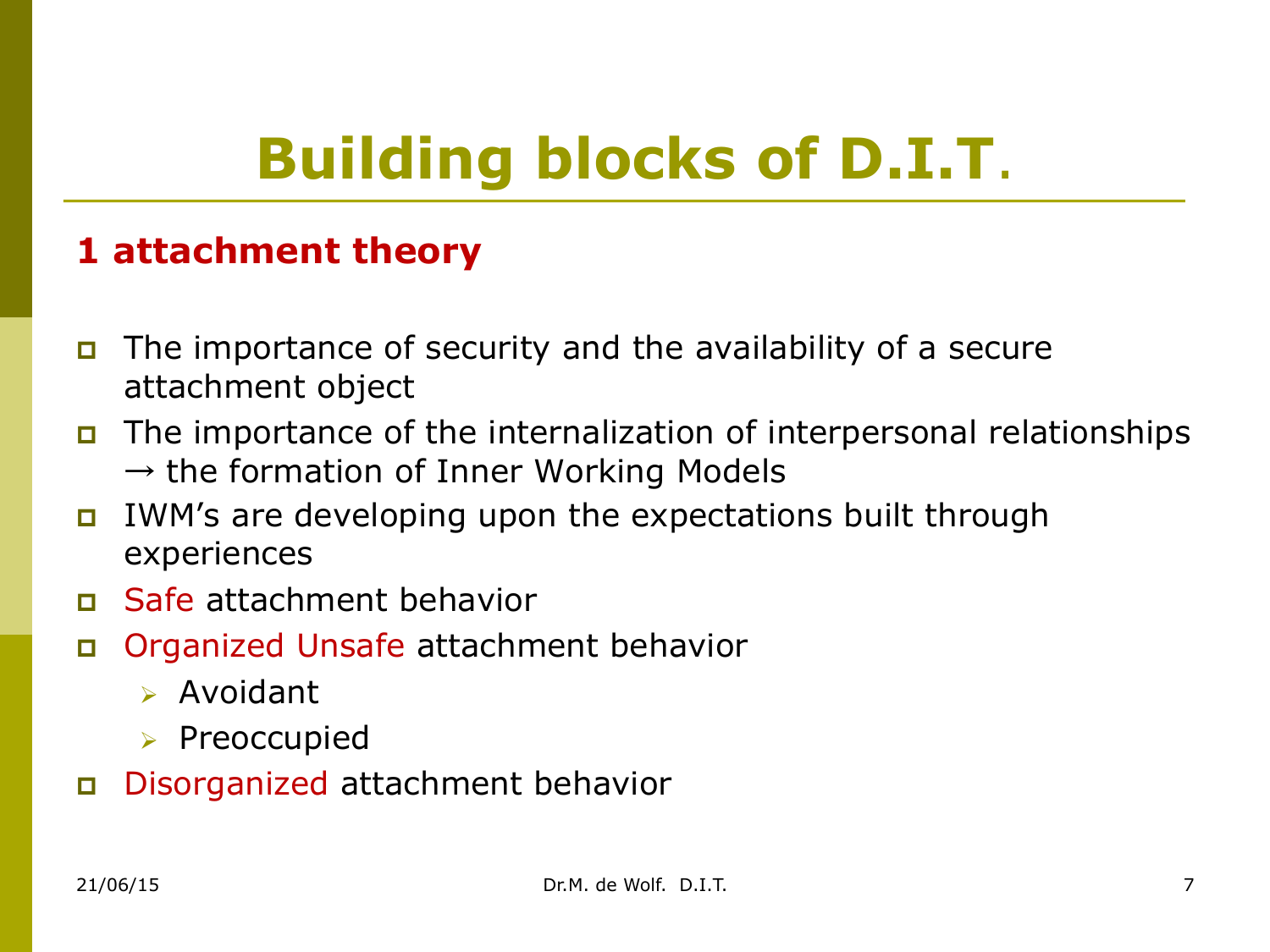#### **Attachment theory 2**

- p There is a connection between a vulnerability for depression and unsafe attachment
- p Unsafe attachment is inhibiting the mentalising ability
- **p** Experiences of stress in the child are not adequate (marked) mirrored  $\rightarrow$  the level of stress stays high
- **p** Experiences of stress have less impact upon safe attached persons  $\rightarrow$  their ability to mentalize or think is better developed
- p So it is about strengtening the mentalizing ability by intervening in the internal working model and the attachment style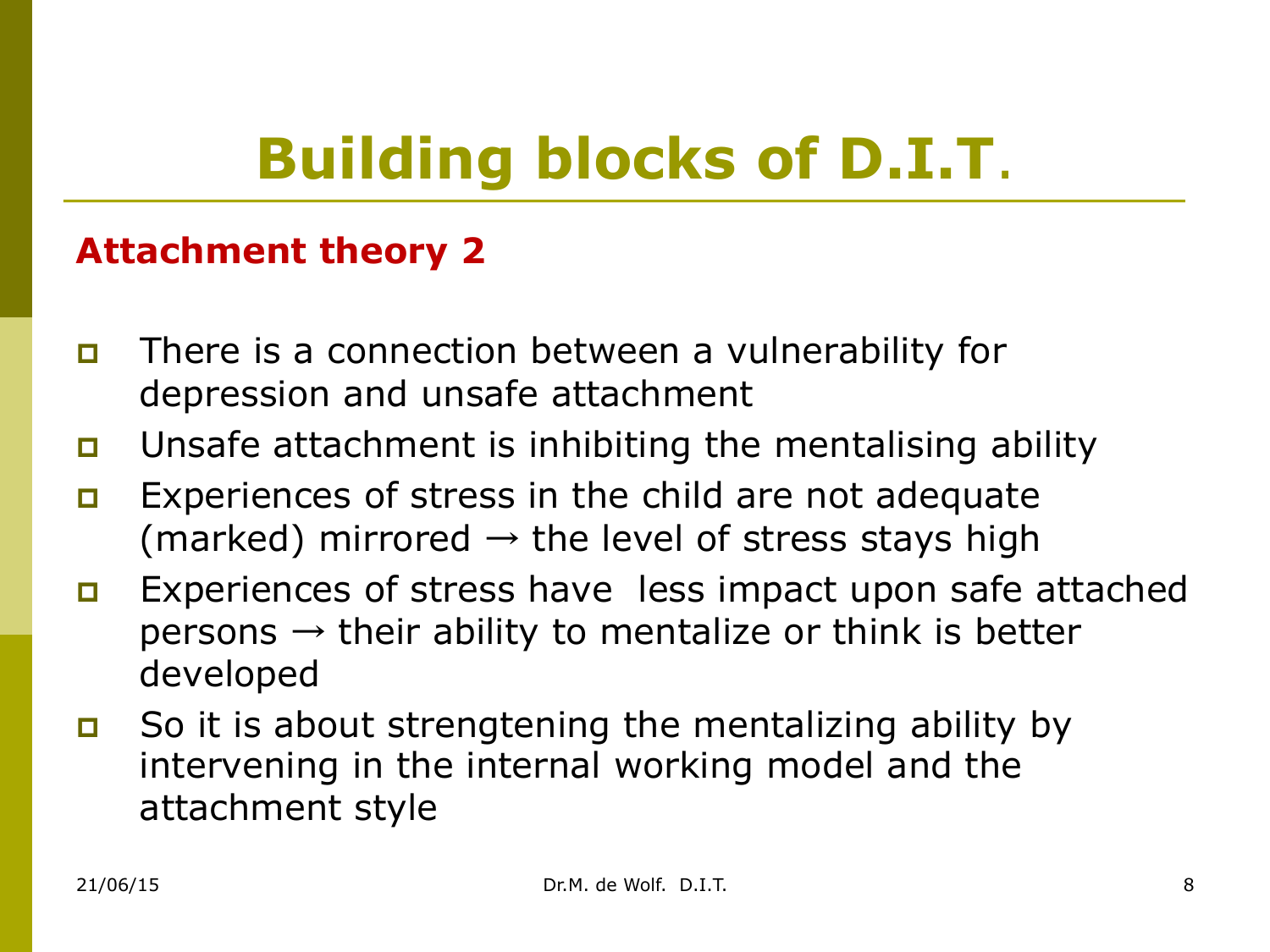#### **2. Mentalization**

- **p** Feelings of anxiety and depression can be related to a deficit in mentalizing.At the same time they are inhibiting the mentalizing ability.
- **p** They experience their complaints as somatic sensations  $\rightarrow$ so the somatic self takes the place of the psychological selfThere is hardly any difference between psychological and fysical pain. → **Psychic equivalency**
- p Creating a mentalizing ability is not a goal in itself. It is a first step to realize that there is a relation between his complaints and interpersonal problems  $\rightarrow$  non conscious core conflict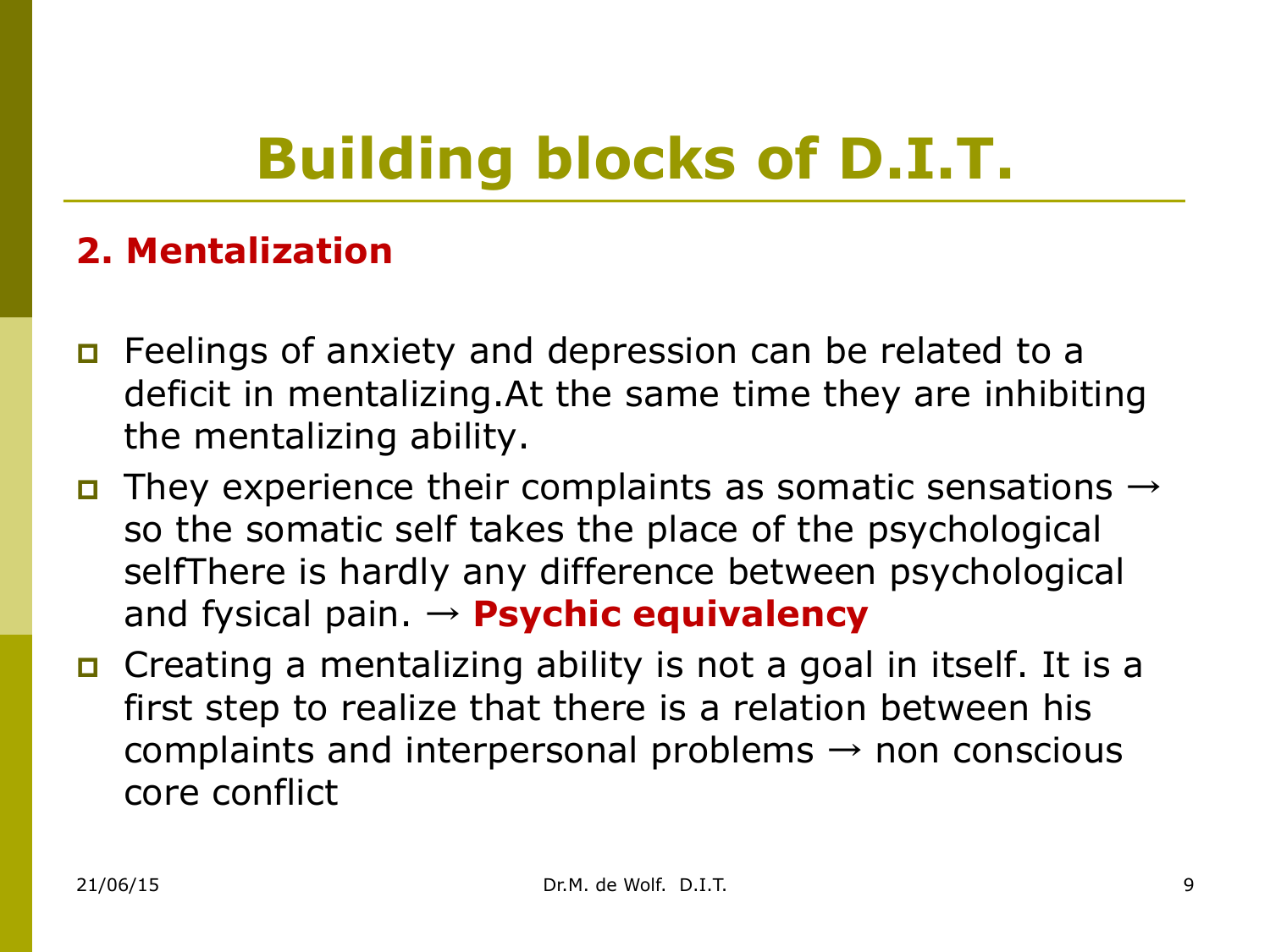#### **3. Object relations**

- **p** There is a shift in psychoanalysis from inner conflicts, drives, oedipal compromisses to the emphasis of the individual's experiences of being with others and with the therapist in the transference.
- p Primary relations in early childhood are important forerunners for mental representations
- p Cognitive-affective schema's or representations about oneself and others
- p These schema's/ representations are regulating and guiding and interpreting our behavior
- **p** It is about the iteraction between external and internal/psychic reality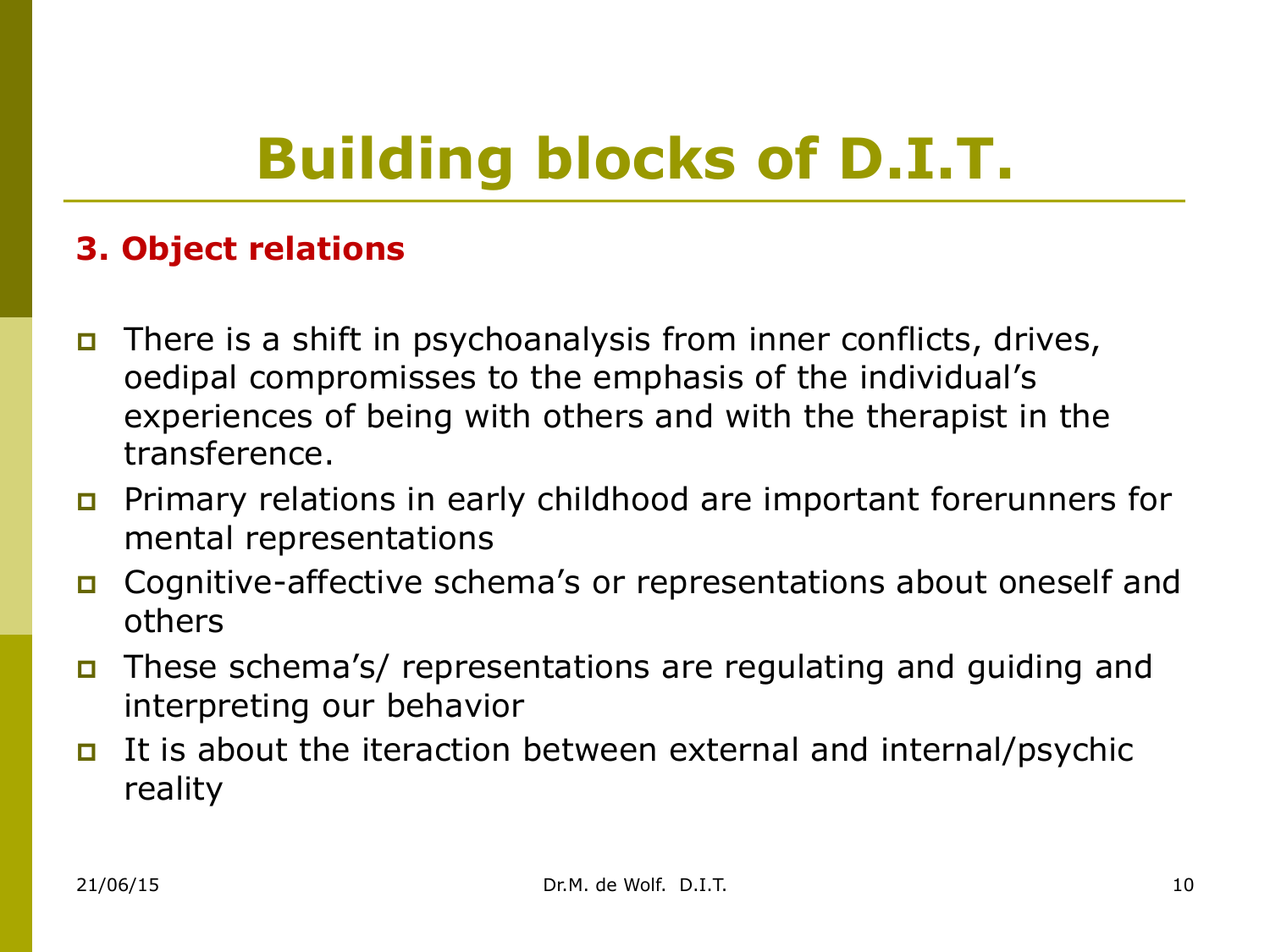#### **Object relations 2**

- **p** Severe pathology has pre-oedipal origins
- p Pattrns of relationships becomes more complex with development
- p The stages of development follow a special sequence which can be distorted by personal trauma
- p Early patterns of object-relations tend to be repeated through life
- p Disturbances in these relationships developmentally map onto pathology
- p Transferene provides a window on early patterns of relationships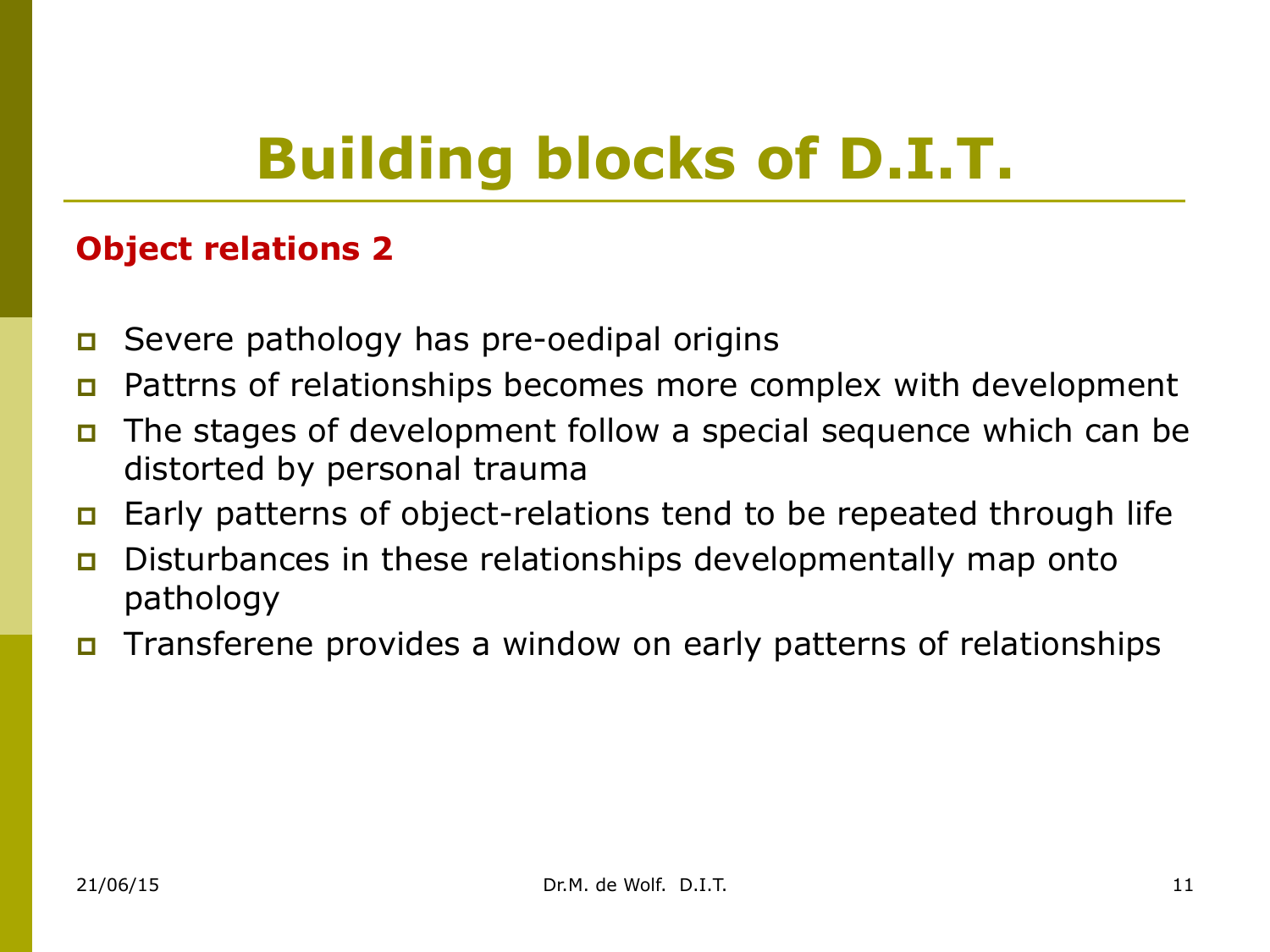#### **4. Sullivan: Interpersonal psychoanalysis**

- p People are trying to minimalise their feelings of unsafety. So the therapist should realise himself that interpersonal behavior is an attempt to avoid anxiety or to restore self esteem
- **p** At the interpersonal level the therapist should offer safety by his committment and an active attitude
- p The therapist should investigate the interpersonal world of the patient
- p In therapy it is about the interpersonal experience in **the here and now**
- p Therapy is about corrective emotional experiences
- p Complaints are seen as an inadequate solution for relational problems.Pts. express themselves in relational terms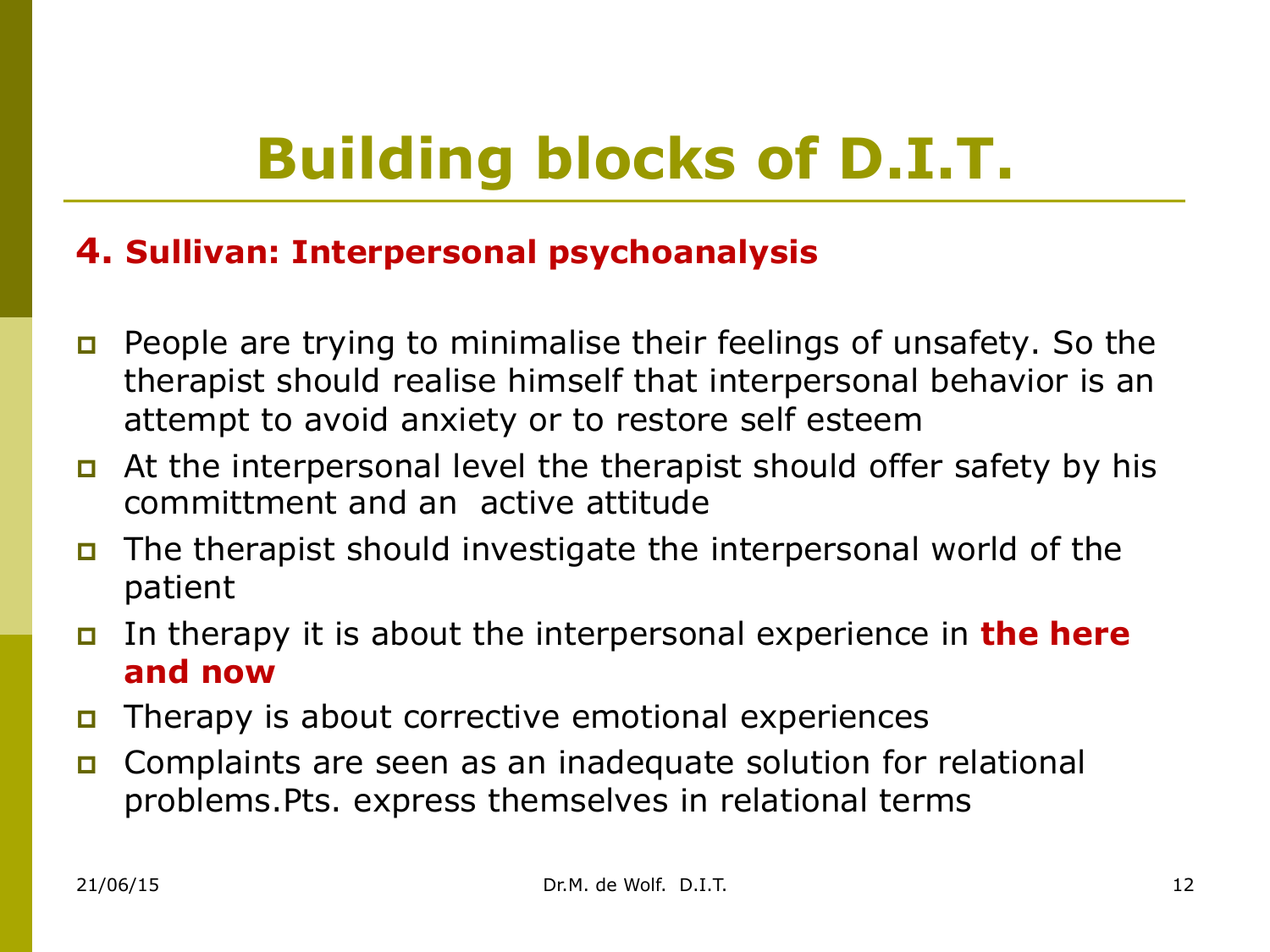#### **The Frame**

- p Individual form of treatment
- $\Box$  16 sessions
- **p** Three phases
- $\triangleright$  At the start: session 1 4: formulating the focus: IPAF: the interpersonal affective focus
- $\triangleright$  In the middle: session 5 12: exploring the IPAF
- $\triangleright$  At the end session 13 16: working through the termination/separation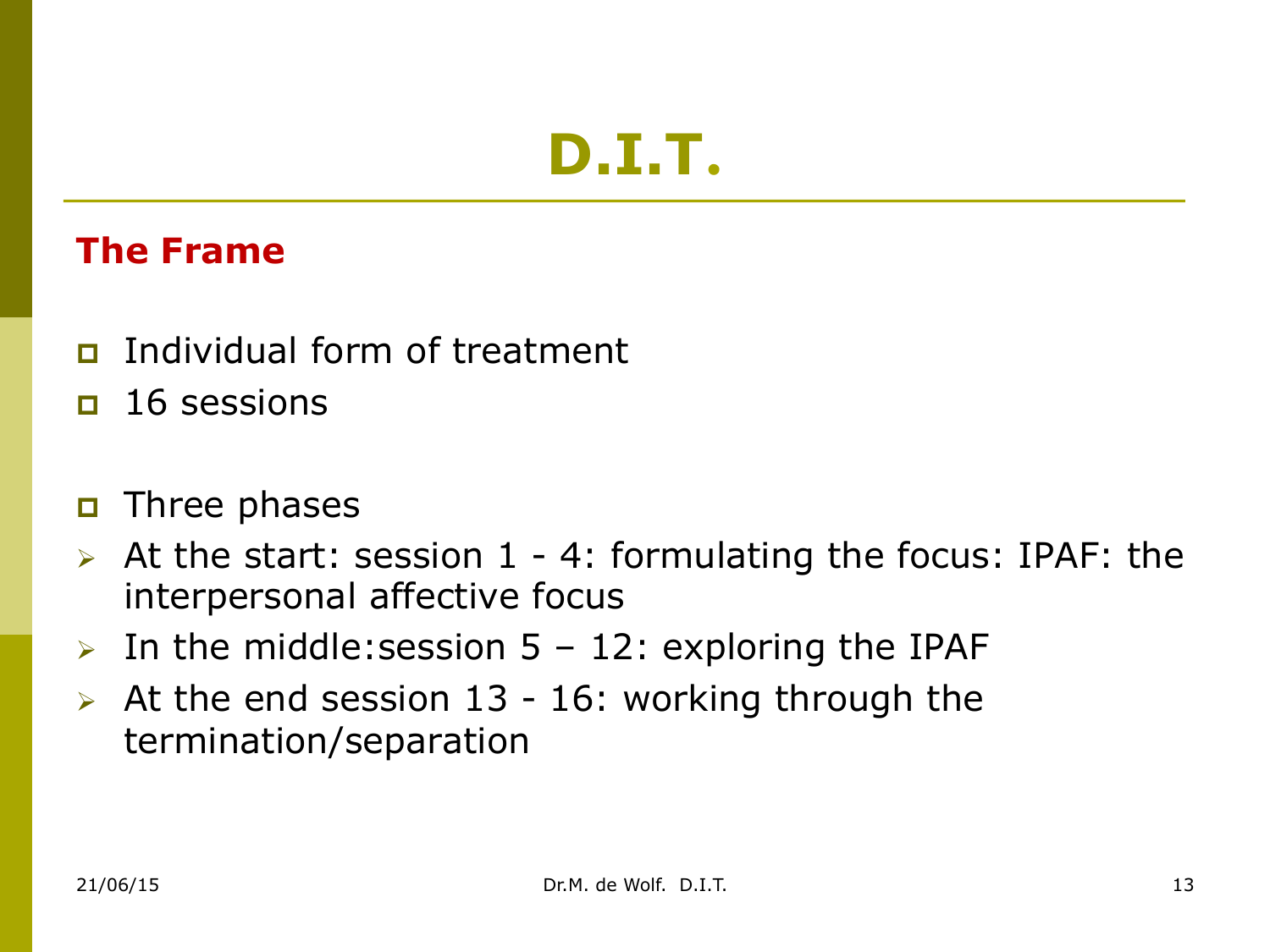#### **Assessing**

- p The patients response to an exploratory approach
- p The patients interest in working with interpersonal and affective themes
- $\Box$  The capacity to reflect on the psychotherapeutic relationship
- p The patients curiosity about his role in his difficulties
- The external resources that could support the patient during the treatment
- p the therapists experience of the patient in the session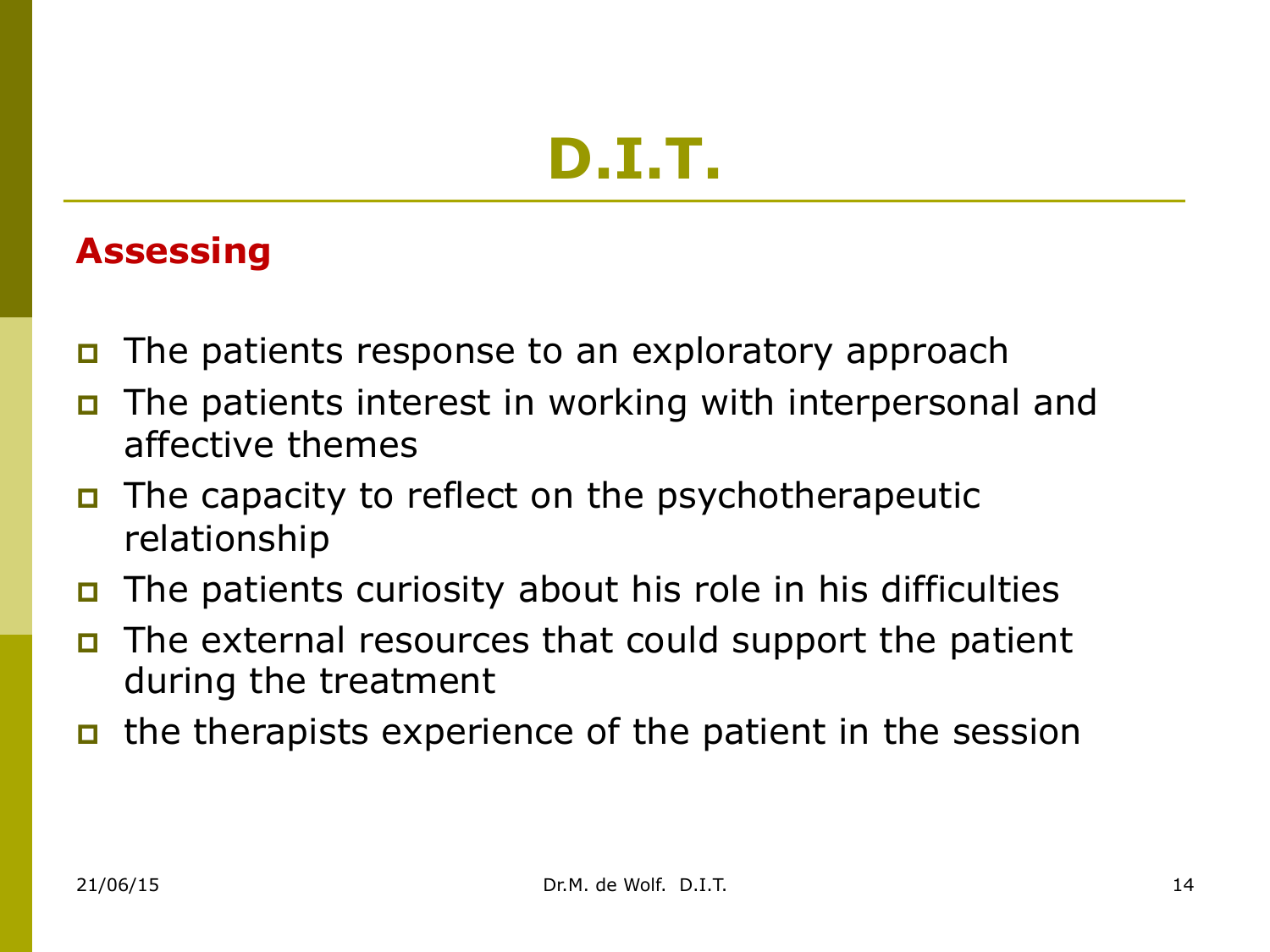## **Aims**

- p To help the patient to understand the connection between his symptoms and what is happening in his relationships, through identifying a core, unconscious, repetitive pattern of relating that will become the focus of the treatment.
- p To encourage the patients capacity to reflect on his own states of mind and by that to enhance his ability to manage interpersonal difficulties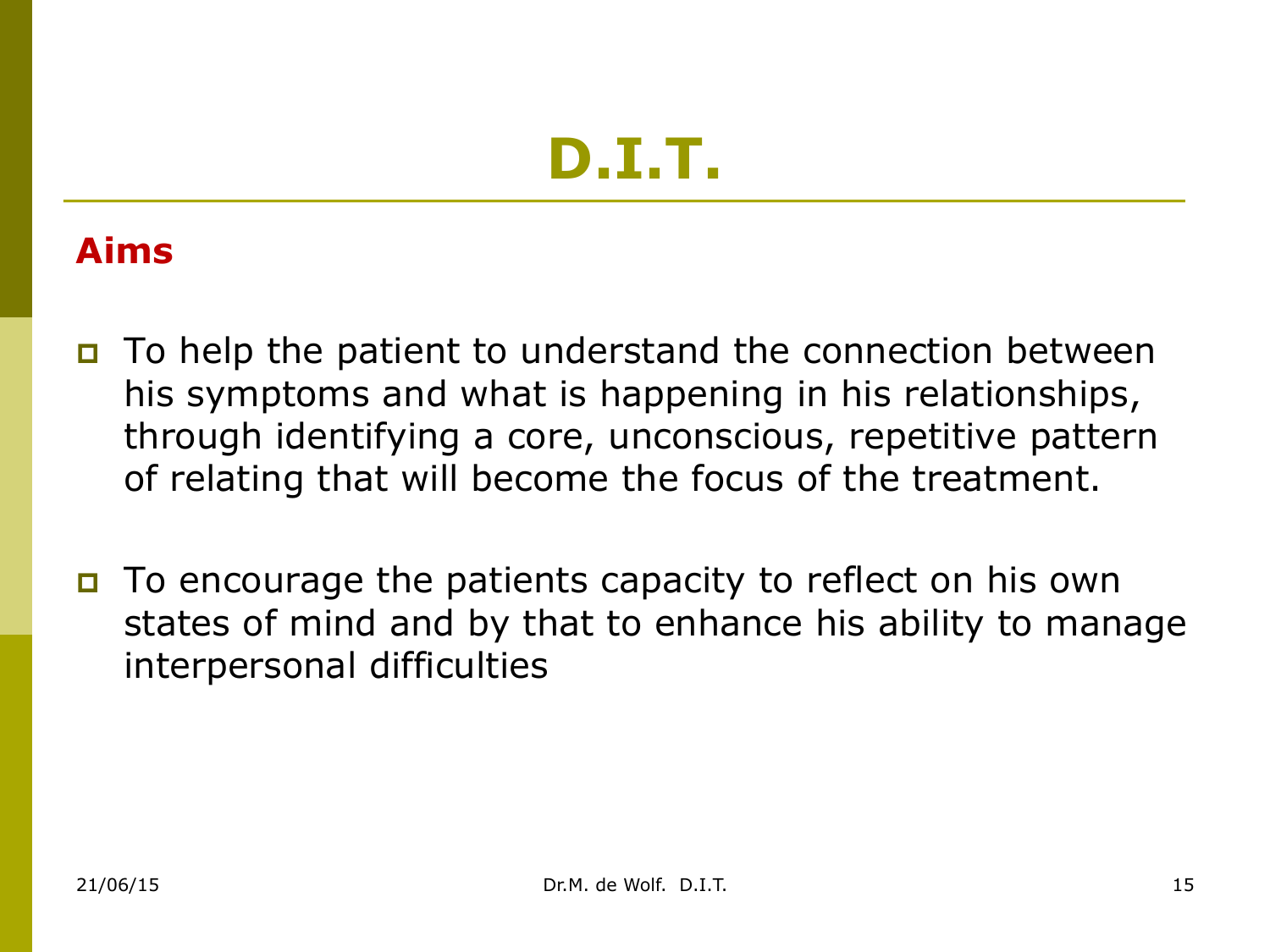# **Initial phase**

- **p** Engagement
- **p** Exploration of the symptoms (depression, anxiety), including the risc factors.
- **p** Emphasis on the origins and psychological meaning of the symptoms
- p Identification of strenghts/resources in the patient and in their wider interpersonal network
- **p** Identifying the attachment style of the patient
- **p** Formulation of focal area of work: IPAF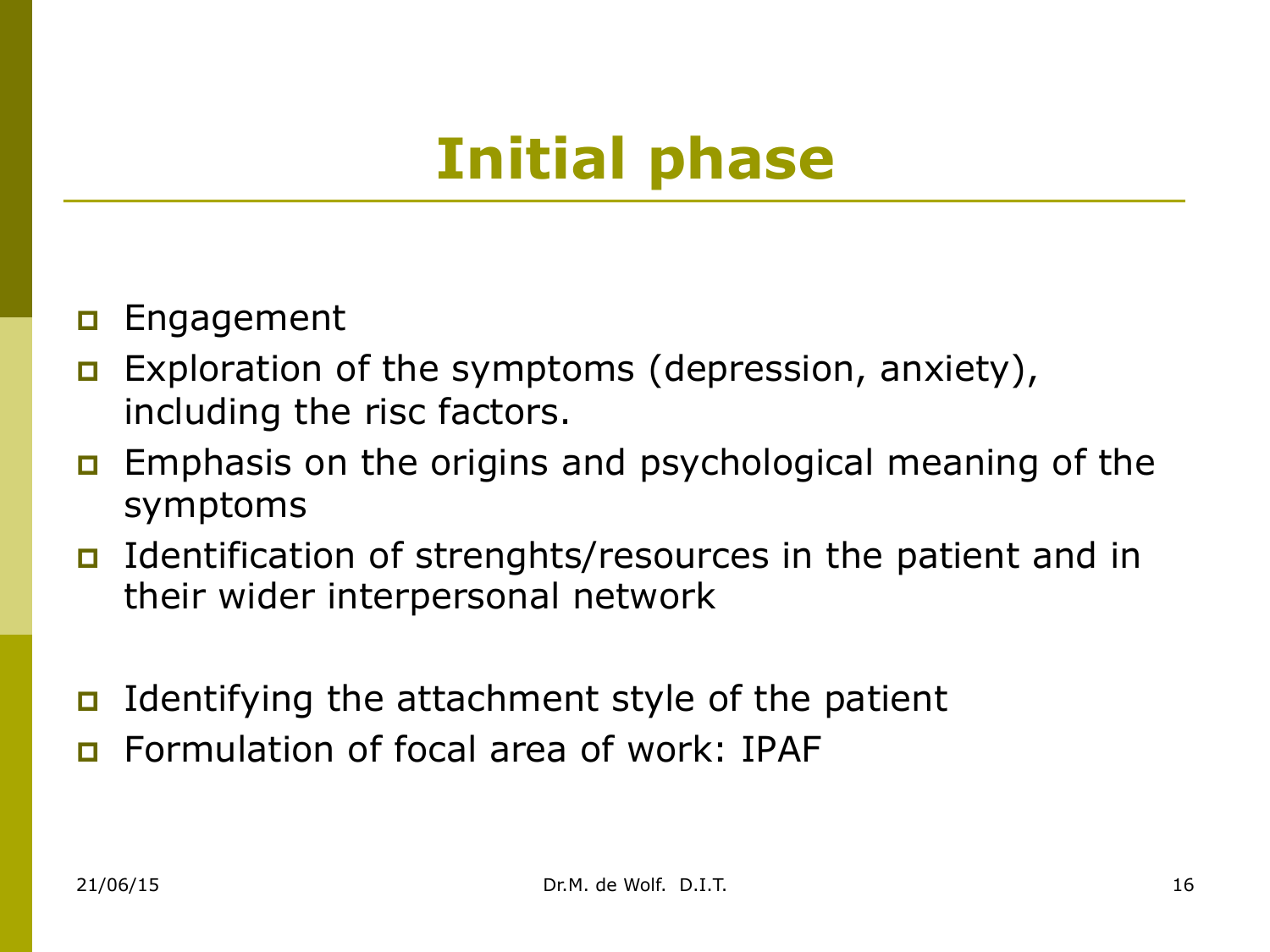# **Formulating IPAF**

- $\Box$  The common theme in the patients interpersonal relationships and in the treatment
- p It is a representation of the self and the other connected with each other with a specific affect
- p The following steps are necessary for formulating the IPAF
- p Mapping the interpersonal relations of the patient. How they are related to the conflicts of the patient. What are the **interpersonal narratives** in the interpersonal functioning of the patient and what is there defensive function.
- p What is the patients **attachment style**: safe, avoidant or preoccupied
- p The interpersonal circumstances/ life events at the start of the complaints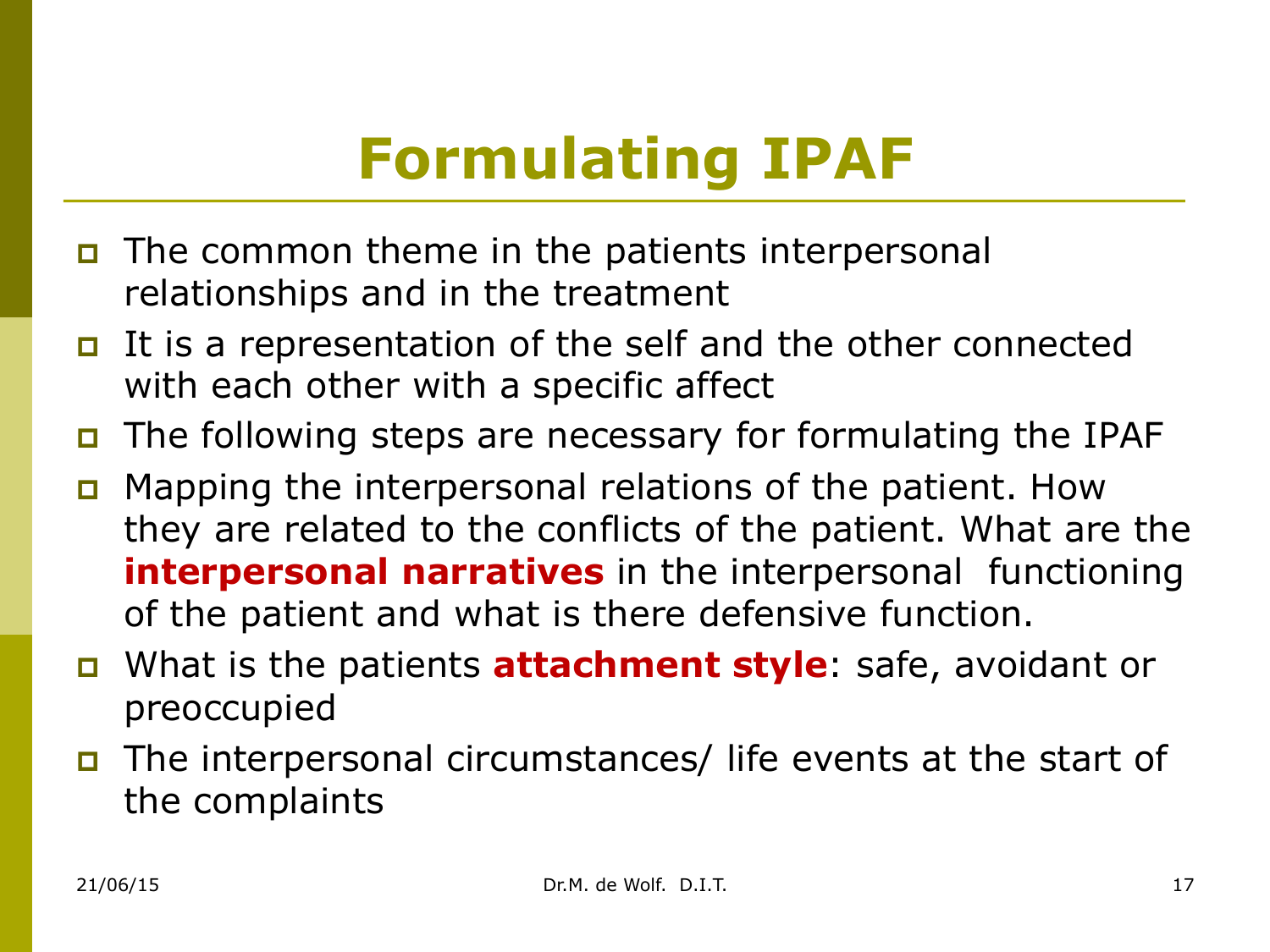## **IPAF**

- **p** Is related to the interpersonal functioning at the moment that the complaints were developing. Especially in relation to attachment figures
- **p** It gives meaning to the patients life at the time of the start of the complaints
- p Is emotional important: it is a central issue in his life, core conflict
- p Is related to the interpersonal narrative. It is about a repetitive interactional pattern
- p It is not only about cognitions but also about affects
- It is shared between the therapist and the patient
- p The first phase ends with formulating/sharing the IPAF and the agreement about amount of sessions etc.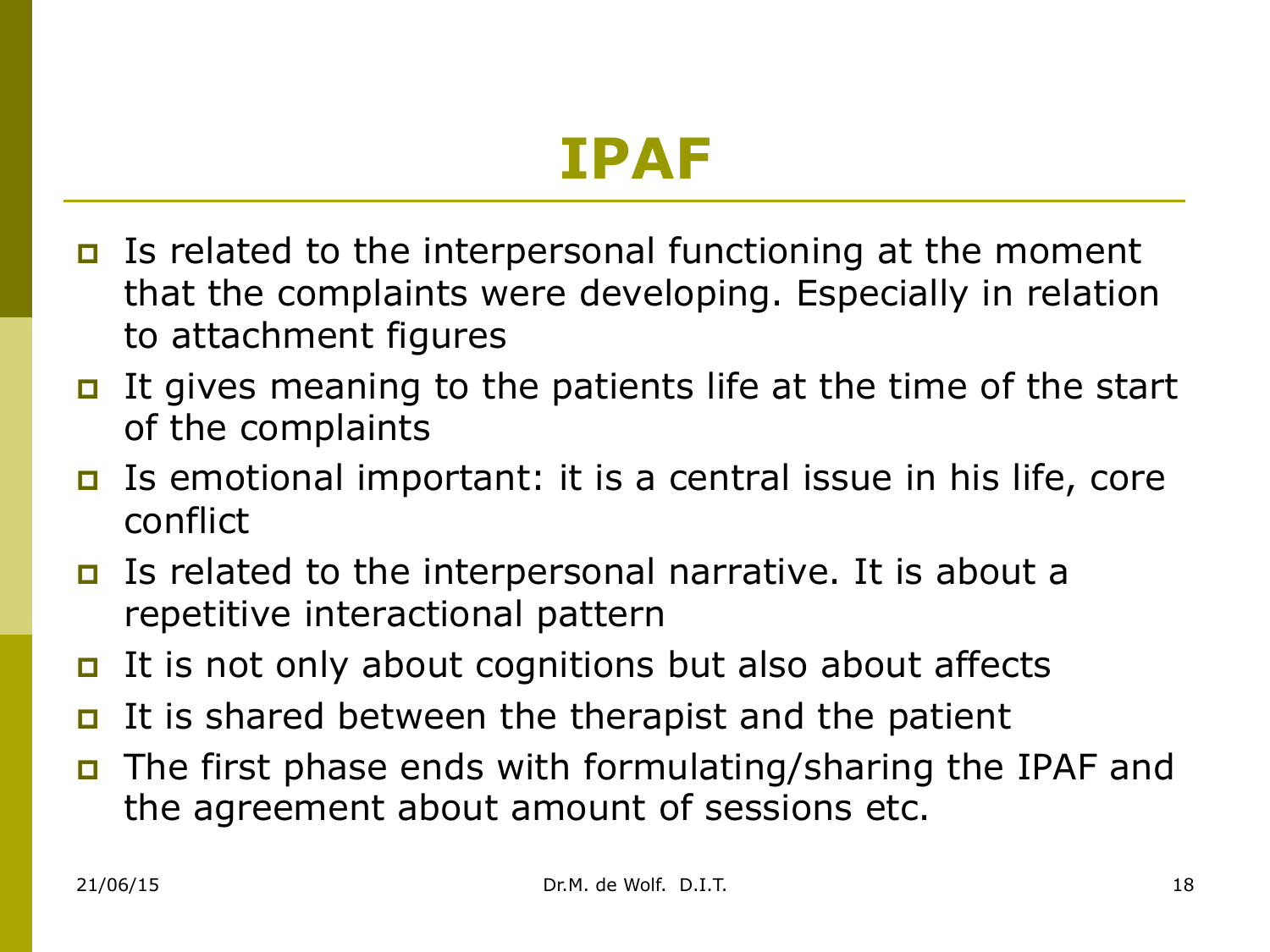## **Attachment Style**

## p **Avoidant**

#### p **Preoccupied**

- **p** Overregulating affects
- **p** Steering on cognitions
- p Interpretations
- p Pretend mode
- p Maximising autonomy
- **p** Minimising relatedness
- **p** Related to failing sensitivity
- **p** Underregulating affects
- **p** Steering on emotions
- p Relation
- **p** Equivalent mode
- p Maximising relatedness
- p Minimising autonomy
- **p** Related to failing responsivity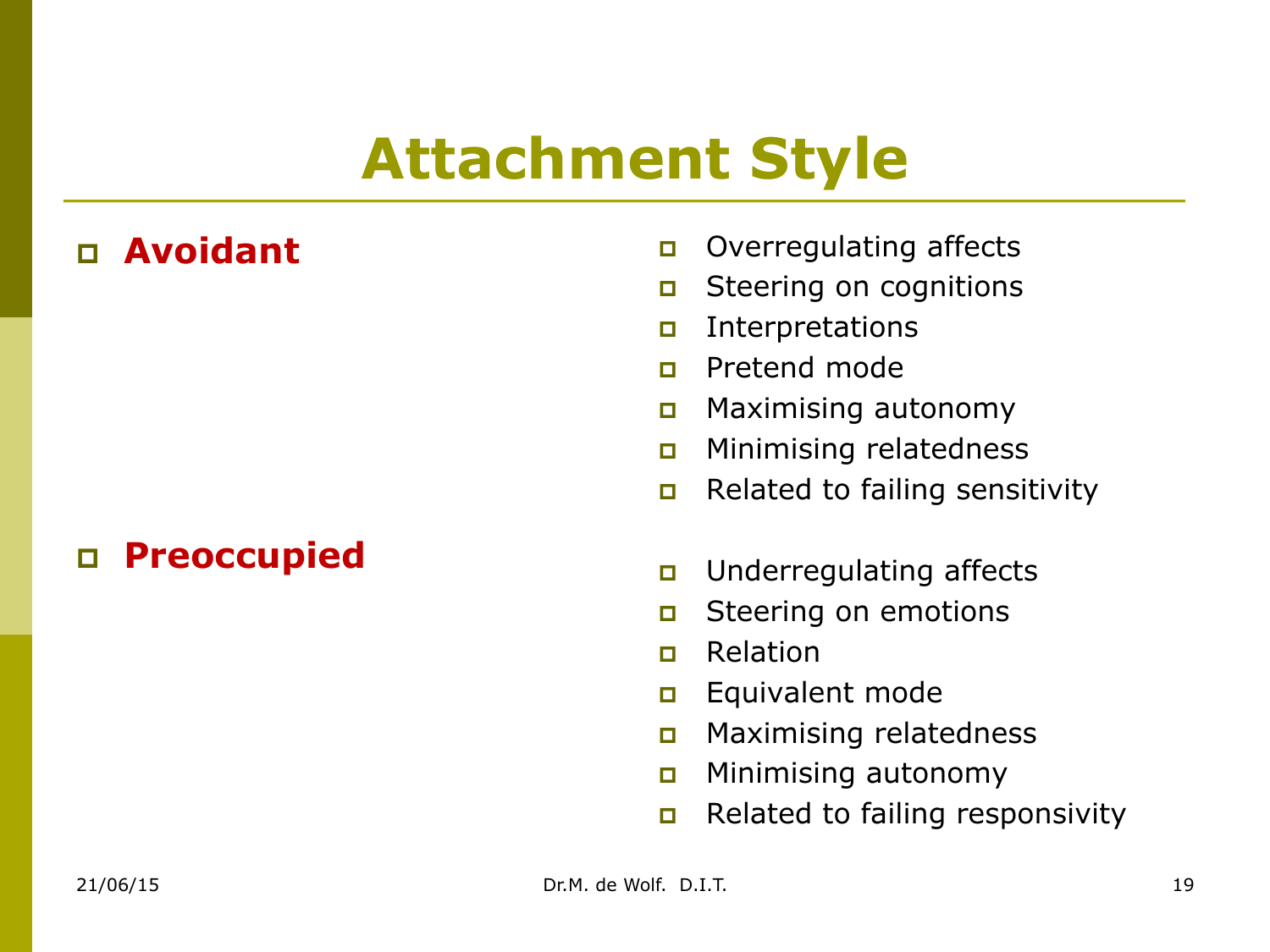## **Attachment Style**

- **p Safe p** Adequate affect regulation
	- p Making use of both and cognitions and emotions
	- p Interprettions/relation
	- p Reflective mode
	- p Able to be with themselves without loosing the other and being with the other without loosing themselves
	- p Adequate balance between autonomy and relatedness
	- p Adequate mirroring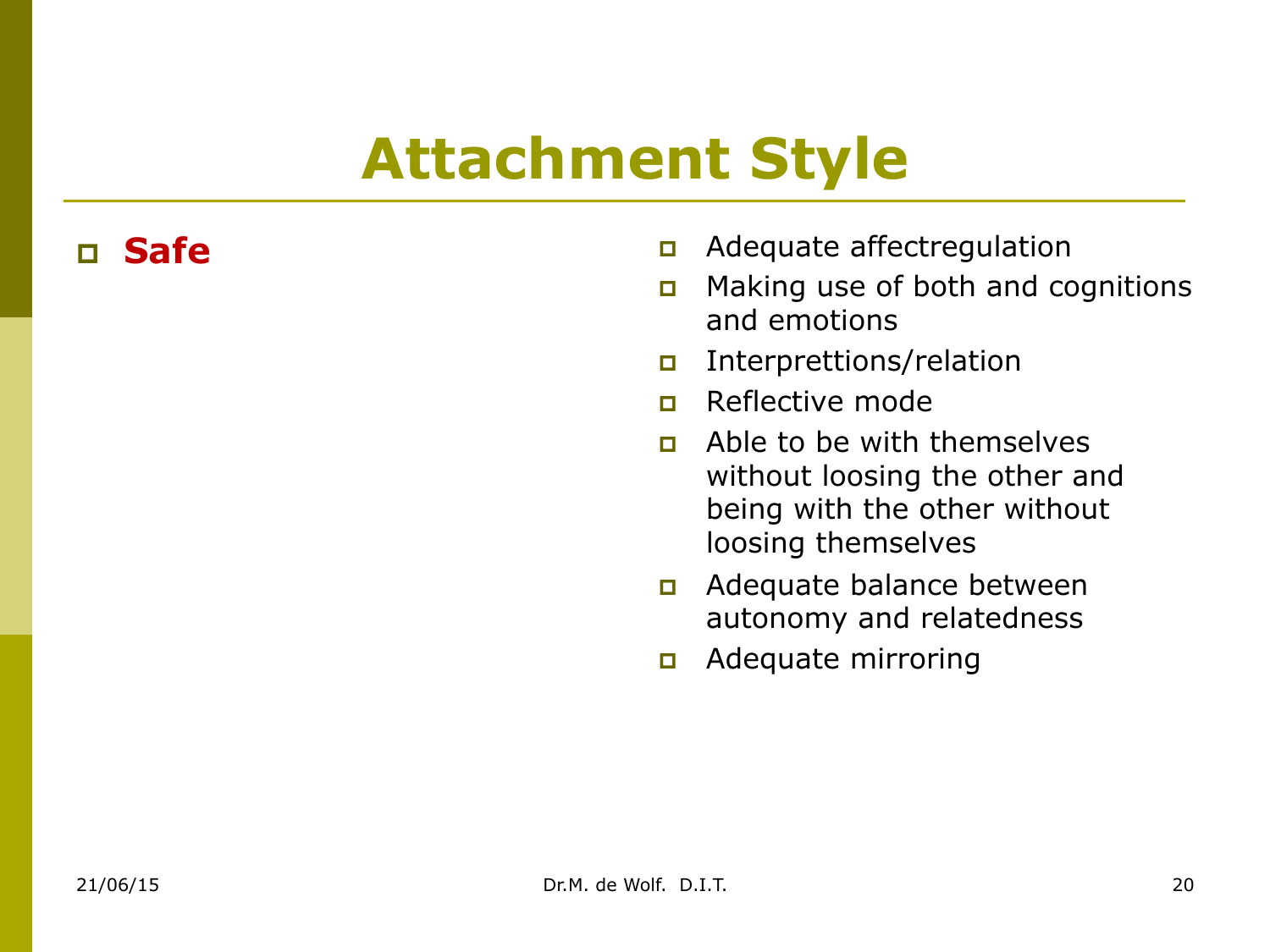## **Middle Phase**

- p Exploring and working through the agreed upon IPAF
- p Talking through the questionaires and the changes within them
- p Help the patient to discover what he is currently feeling and how this relates to current and past interpersonal experiences, including the reltion with the therapist
- p Help the patient to to make connections between symptoms and interpersonal events
- **p** Keep focus on the patients state of mind and not on his behavior, link interpersonal processes with the mental states of the patient
- p Relating what is said in each session to the IPAF: stay focused
- p Creating new interpersonal narratives related to what is happening within the sessions and to what is going on between the patient and the therapist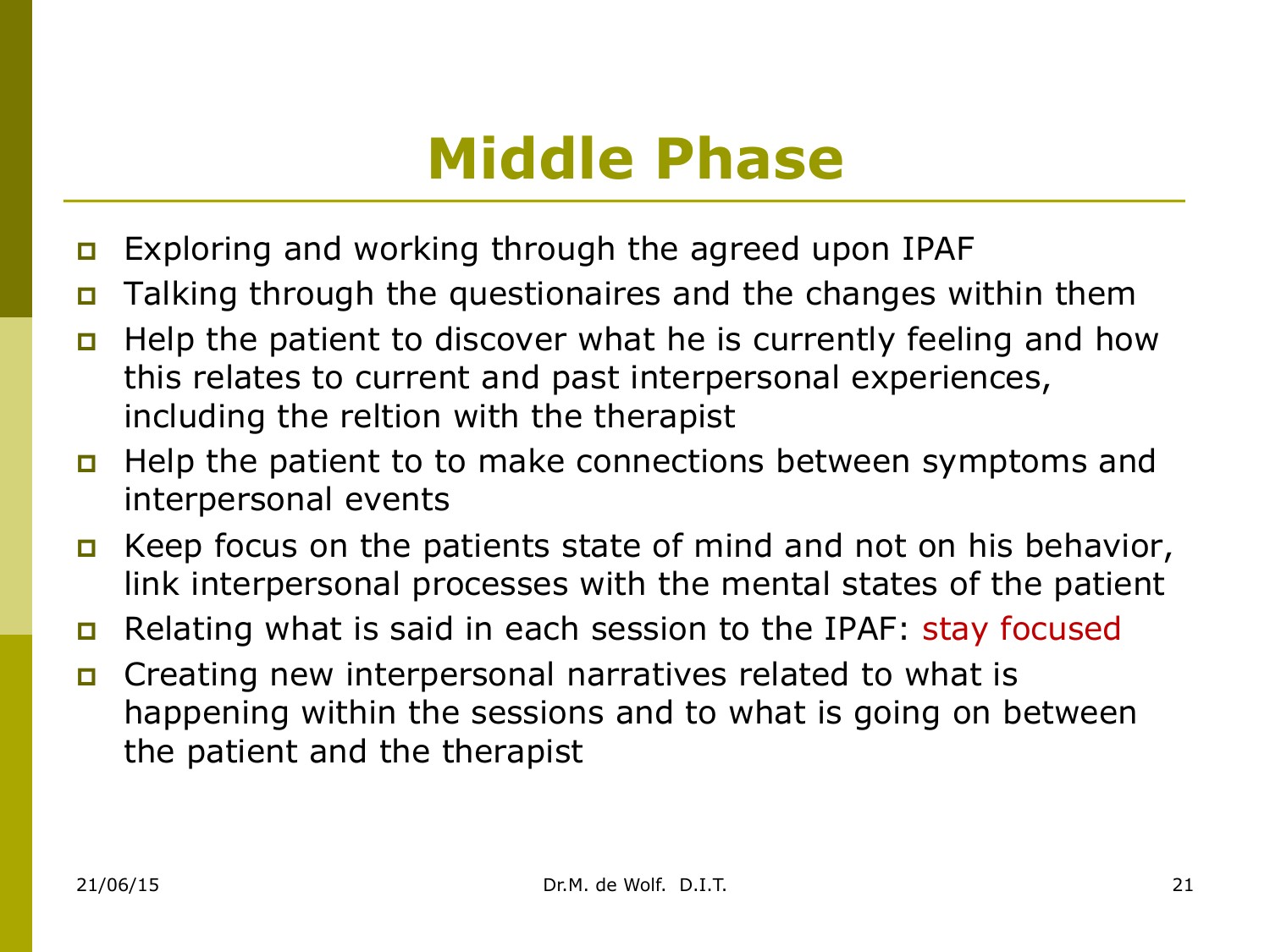## **Middle Phase**

- p Making use (in a not knowing way) of strategies as:
	- $\triangleright$  Clarification
	- $\triangleright$  Confrontation
	- $\triangleright$  Exploration
	- $\triangleright$  Interpretation

p Analysis of the communication between significant others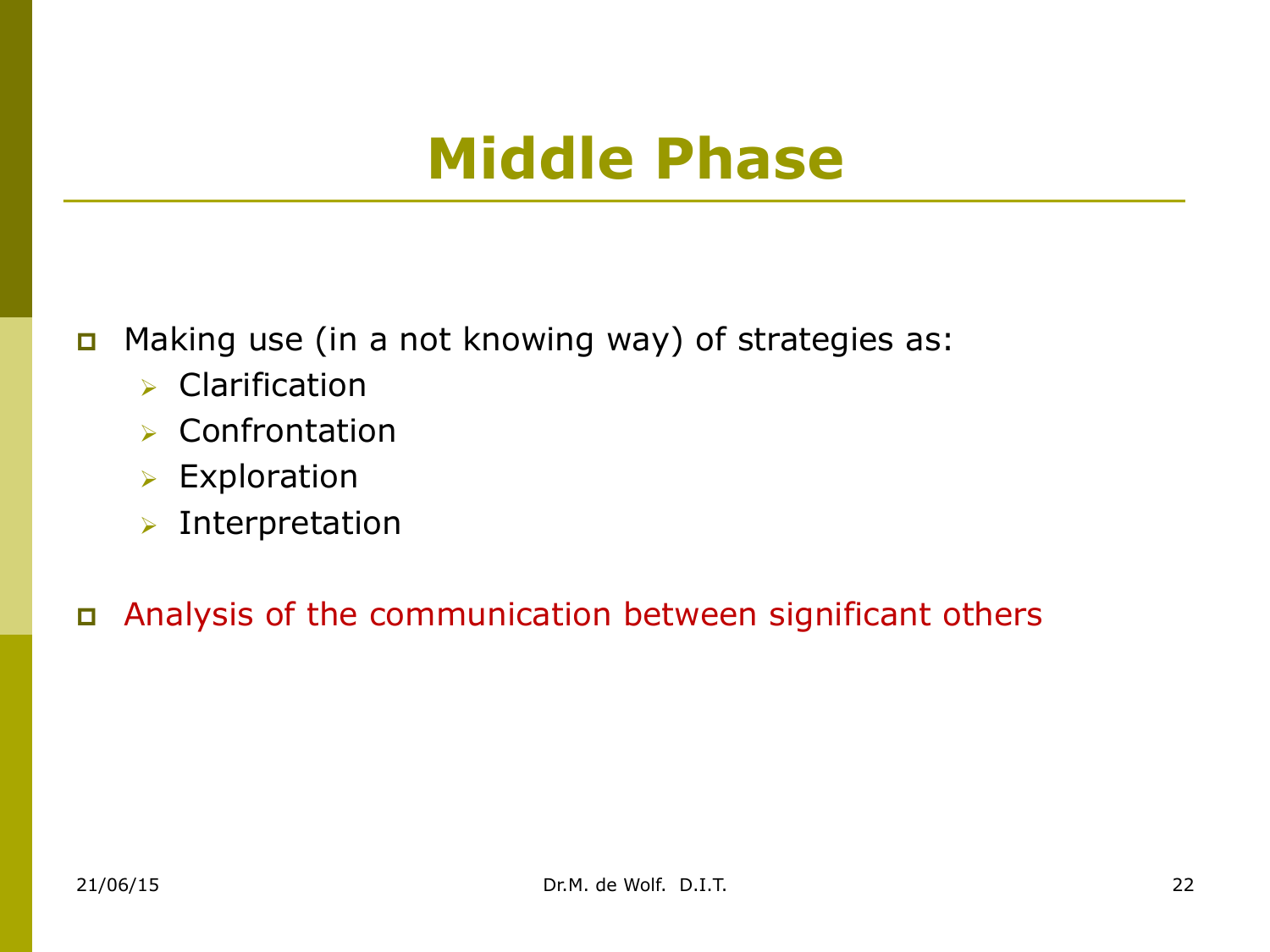## **Interpretation of the transference**

- 1. When it is related to the IPAF
- 2. When there are unsaid feelings/fantasies which could develop into negative transferential feeling when not interpreted
- 3. When the interpersonal narrative is functioning as a way of creating distance in the treatment towards the IPAF
- 4. When it is difficult for the patient to talk about interpersonal narratives or when they are isolated in such a way that there is no interaction.
- 5. When the connection between an external event and the transference leads to more intimacy in the treatment.
- p Next to that one should be reluctant towards transferential interpretations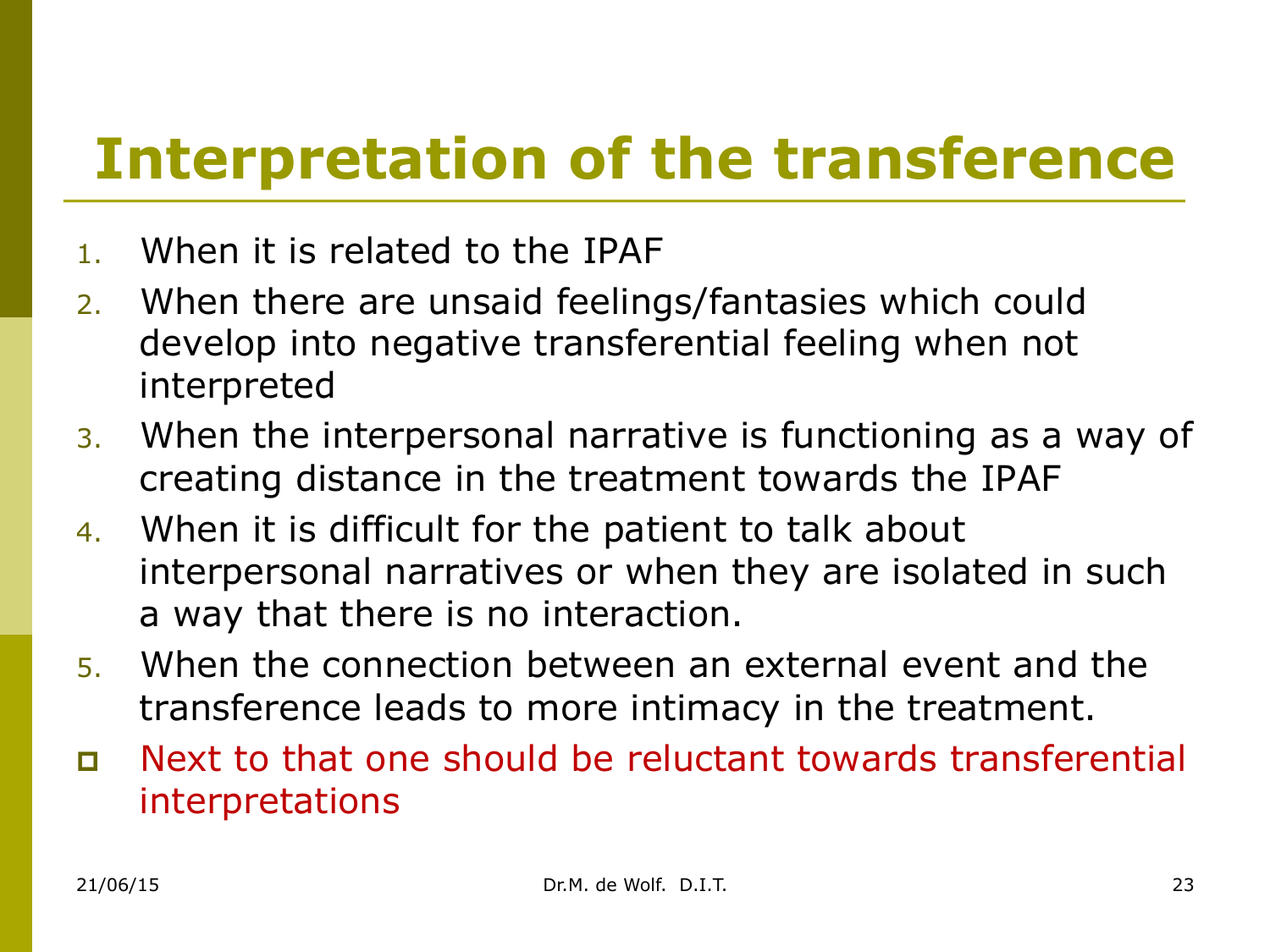# **Hierarchy of interventions**

#### p **Supportive:**

- $\triangleright$  Empathy
- $\triangleright$  Encouragement

#### p **Expressive:**

- $\triangleright$  Clarification, Elaboration of the interpersonal narratives to help the patient to discover affect and think in relational terms
- $\triangleright$  Connecting the IPAF with interpersonal events and complaints: **Interpreting**
- Looking for patterns

#### p **Directive interventions:**

- $\triangleright$  Psycho education
- $\triangleright$  Analysis of the communication

#### p **Interpretation of transference**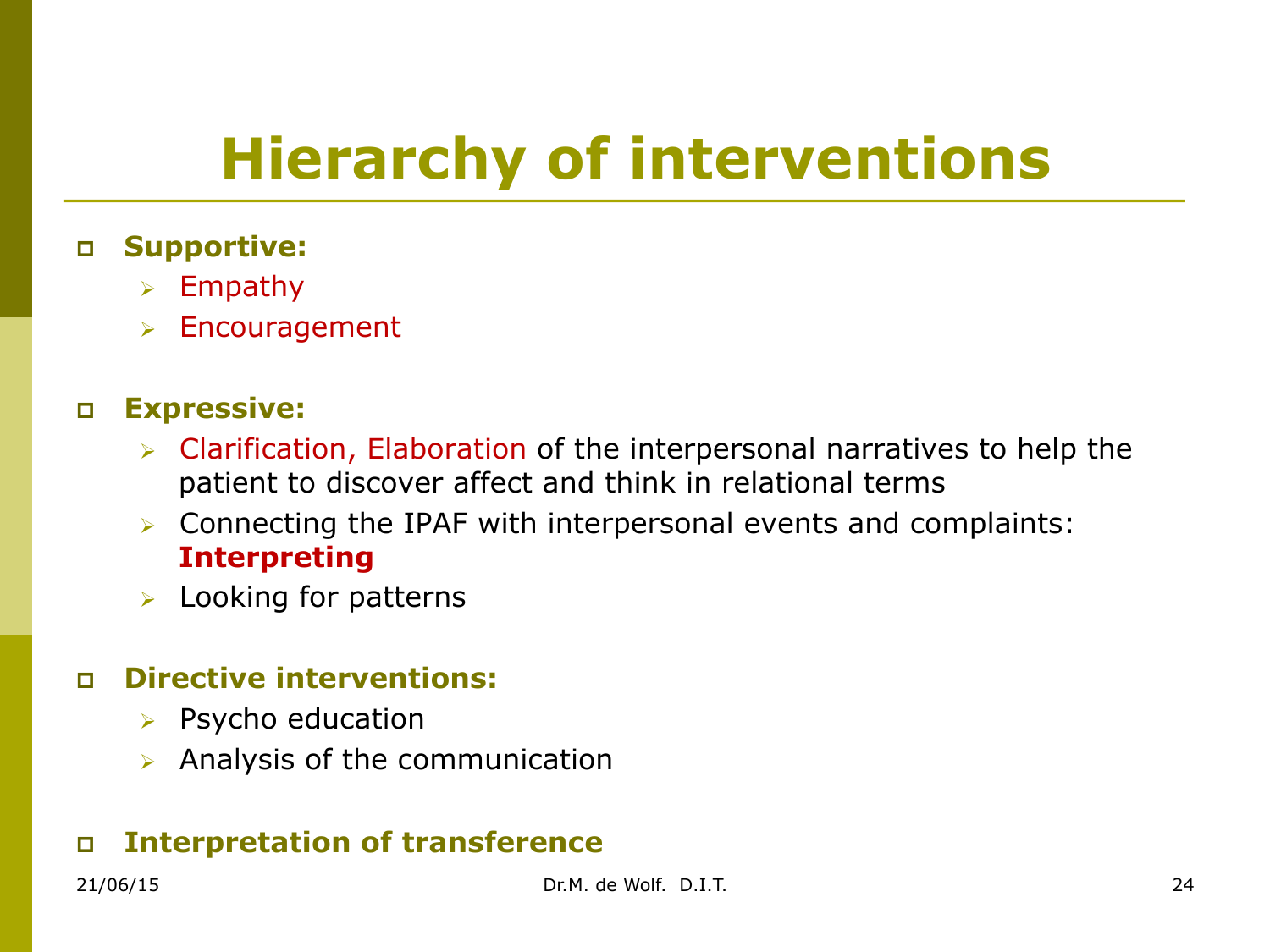## **The End Phase**

- p The separation of the therapy and therapist. It is about loss, separation and independence.
- p Fantasies (conscious and non conscious) and anxieties of the patient about termination are worked through systematically
- **p** The return of the symptoms that were there at the beginning  $\rightarrow$ regression
- **p** Negative transference
- **p** Manic defense against termination  $\rightarrow$  neglect of the experience of loss
- p Connecting the experiences in the phase of termination to the IPAF and working them through
- p Writing a goodbye letter, summarizing and consolidating the work which is done.